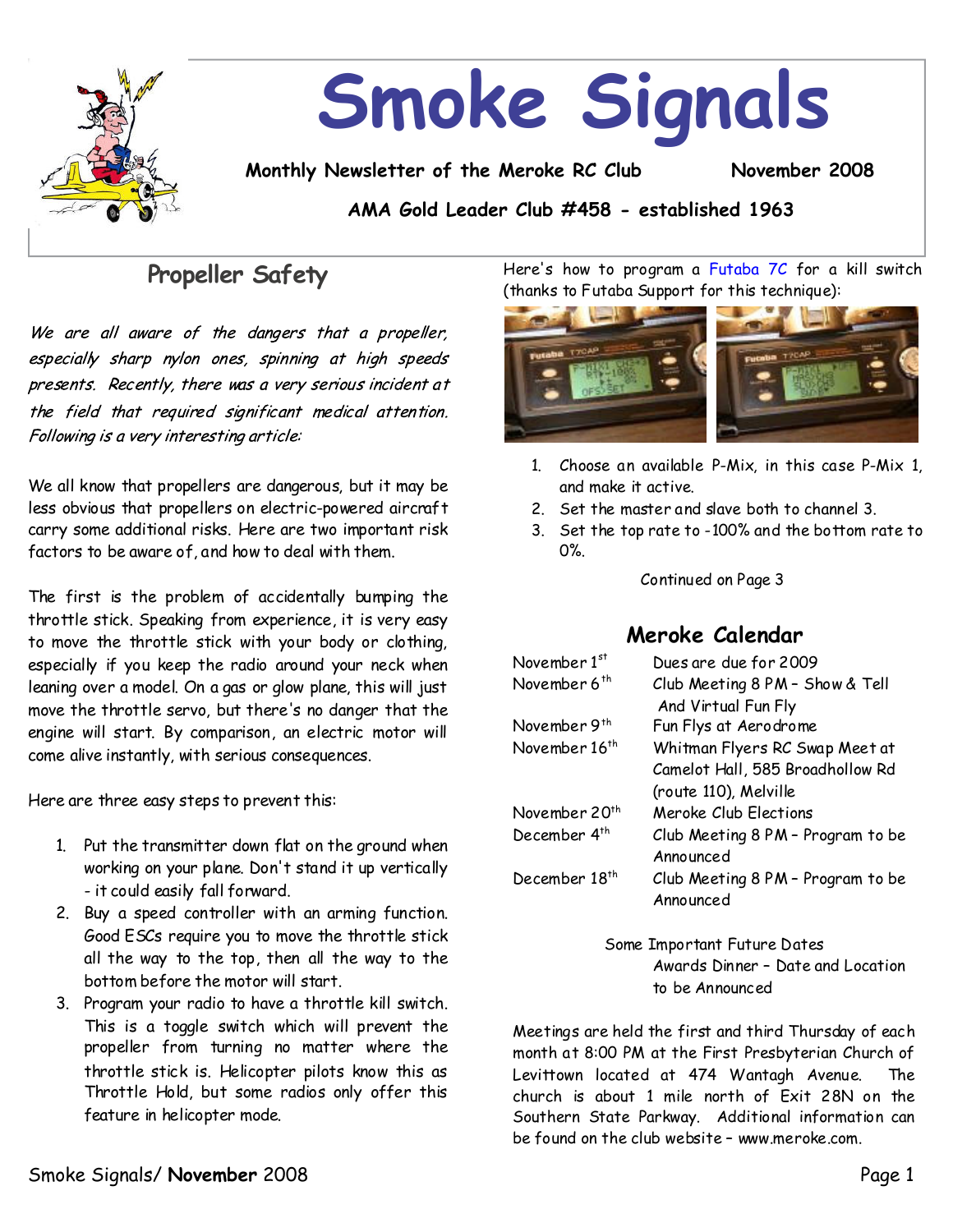# **Club Officers & Volunteers**

| President                 | Dave Bell          | dave.bel 10323        |
|---------------------------|--------------------|-----------------------|
|                           | 516-633-0034       | @verizon.net          |
| Vice President            | Lou Pinto          | meroke36@gol.com      |
|                           | 516-785-6890       |                       |
| Treasurer                 | Herb Henery        | hahenery@aol.com      |
|                           | 631-665-6274       |                       |
| Recording                 | Al Weiner          |                       |
| Secretary                 | 516-868-5674       |                       |
| Corresponding             | Curtis             | curtisu@msn.com       |
| Secretary                 | Underdue           |                       |
|                           | 917-213-4459       |                       |
| <b>Board of Directors</b> | Mark Klein         | mclein@optonline.net  |
|                           | 516-326-0855       |                       |
|                           | Ed Wiemann         | eww46@man.com         |
|                           | 516-735-0733       |                       |
|                           | Nelson Ramos       | nel98rc@optonline.net |
|                           |                    |                       |
|                           | 631-420-2889       |                       |
|                           | Ernie Schack       | radioschack2@aol.com  |
|                           | 516-481-1814       |                       |
| Chief                     | Bob Reynolds       | mrbrew@optonline.net  |
| <b>Field Controller</b>   | 516-775-4377       |                       |
| Asst Chief                | Tony Pollio        | rctony@optonline.net  |
| <b>Field Controllers</b>  | 516-794-9637       |                       |
|                           | Fd Wiemann         | eww46@man.com         |
|                           | 516-735-0733       |                       |
| <b>Field Safety</b>       | Tony Pollio        | rctony@optonline.net  |
| <b>Officer</b>            | 516-794-9637       |                       |
| Smoke Signals             | Russell Rhine      | rrhine@optonline.net  |
| Editor                    | 516-484-0368       |                       |
| Membership                | Frank Lasala       |                       |
| Programs                  | Phil Friedensohn   |                       |
| Education                 | Charlie Lando      |                       |
| Friends of Cedar          | George Carley      |                       |
| Creek                     |                    |                       |
| Building Program          | Charlie Lando      | Ernie Schack          |
| <b>Archivists</b>         | Ron Berg           | Stan Blum             |
| Webmaster                 | Ted Evangelatos    |                       |
| Social (Coffee)           | <b>Irv Kreutel</b> | Al Hammer             |
| Raffles                   | Nick Guiffre       | Curtis Underdue       |
| Show and Tell             | Ed Wiemann         |                       |
| Video Librarian           | Bob Cook           |                       |
| Audio/Visual              | Tom Cott           |                       |
| Come Fly With Me          | Mark Klein         | Dave Bell             |
| Open Fly-In               | Ernie Schack       | Tony Pollio           |
| Monthly Fun Fly           | Bob Reynolds       | Gene Kolakowski       |
| One Fly                   | Ted Evangelatos    |                       |
| Picnic/Dinner             | Al Weiner          | Chris Mantzaris       |
|                           | Nick Guiffre       |                       |
| <b>Contest Directors</b>  | Allen Berg         | Tony Pollio           |
|                           | Ernie Schack       | Tom Scotto            |
| <b>Flight Instructors</b> | Allen Berg         | Ted Evangelatos       |
|                           | Douglas Frie       | Dan Gramenga          |
|                           | Mark Klein         | Gene Kolakowski       |
|                           | Ken Mandel         | Tim Murphy            |
|                           | Tony Pollio        | Rick Porqueddu        |
|                           | Bob Reynolds       | <b>Bill Streb</b>     |
|                           | Ernie Schack       | Al Weiner             |
|                           |                    |                       |

### **From the President**

As November approaches, we have Nominations and Elections of Officers and Board members ahead of us on November  $20<sup>th</sup>$ . As this is a very important event in the life of our Club,  $I$  hope many of you are planning to attend to nominate and elect that person or persons who you would like to see in Office for 2009. The regular membership meeting will be held to the required minimum, allowing us more time for the nominations and elections. Tony Pollio has agreed to once again Chairperson the process. Tony has already spoken to you in regard to a proxy vote, in case you are un-able to attend. Make sure if your plans are to send in a proxy vote, you do it ahead of time, following the procedure outlined in our By-laws. If you do not have a copy of the By-Laws, copies will be available November  $6<sup>th</sup>$  at the membership meeting.

Now that we have come to the close of our Monthly Programs, we still have the Awards Dinner to look forward to. As it was finally agreed by the membership, at a late date, to have the Awards Dinner outside, it doesn't leave many places to look at that have dates available for our time frame. We will be presenting what we have so far to the membership for your input and choice at the November  $6<sup>th</sup>$  membership meeting.

The Bellmore Street Fair raffle brought us \$497.00. This covered the cost of the raffle prize and the cost of putting together the Meroke R/C Club informational brochure that was made available for the Public. We also had 7 people who showed interest in membership to our Club. Eight members made themselves available from 8:00 AM to 6:00 PM Saturday and Sunday to set up and man our Booth. They had a beautiful display of Model airplanes available for Public viewing. There were many questions asked about the Hobby and about the airplanes. I feel there is no need to name the individuals, as they know who they are, and I want to thank them personally for the time and effort they put in to make the event a huge success for all the Merokes. I also want to thank

Continued on Next Page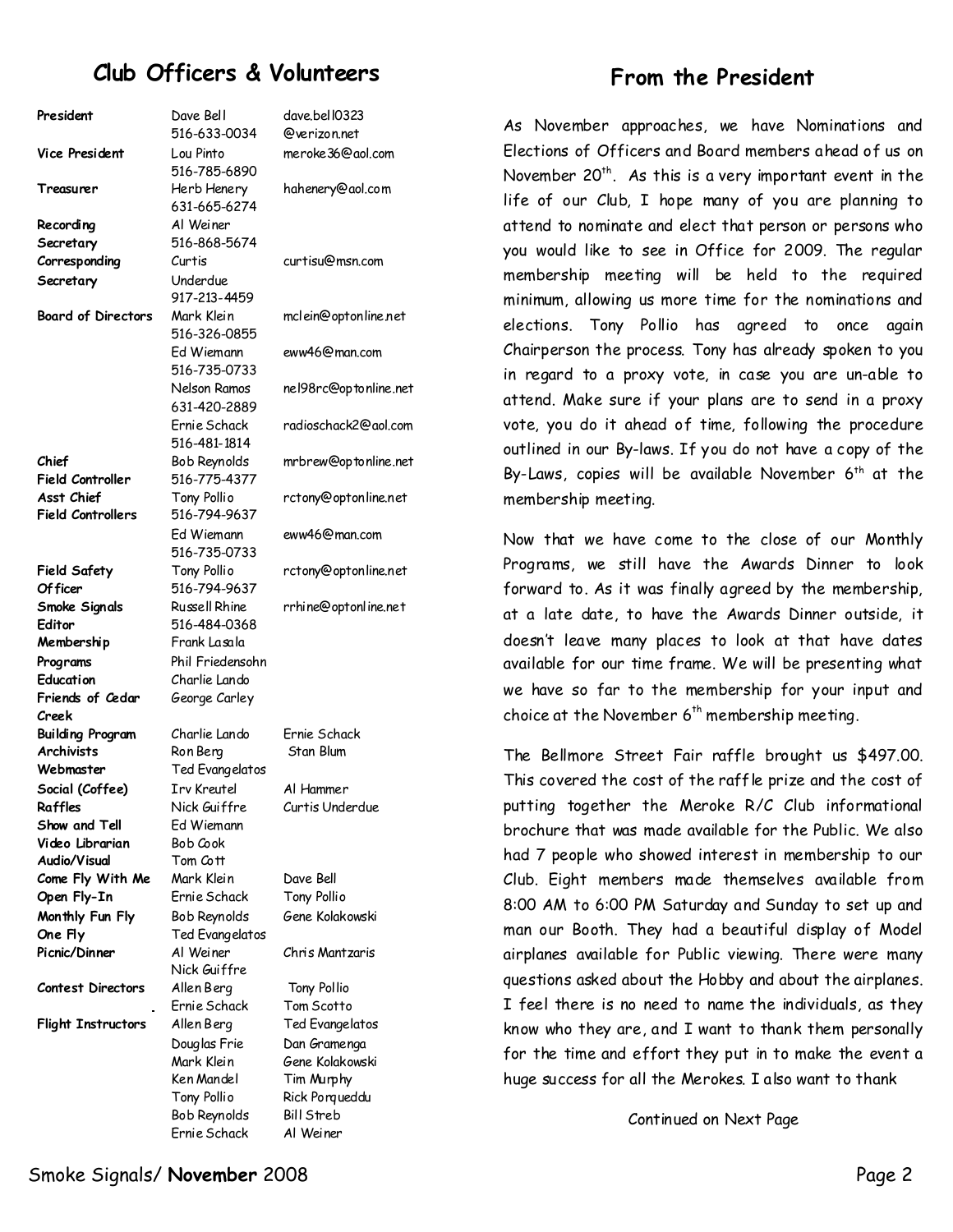Propeller Safety - Continued from Page 1 **Bellmore Street Fair** 

- 1. Cursor down to OFS (offset), set the throttle stick to the bottom, and press and hold the click wheel.
- 2. Set the switch to an available toggle switch. In this case B with a down arrow, which means the throttle kill is active when the switch is up.

Always have the throttle kill active when plugging in the battery. Throwing this switch is the last thingyou should do before takeoff, and the first thing to do after landing.

The second problem to be aware of is interference.We have seen motors suddenly start for an instant in both planes and helicopters for no apparent reason. This is scary, but there are a few things you can do to minimize it:

- 1. Always turn on your transmitter before turning on the receiver, and turn off the receiver before turning off the transmitter.
- 2. If you use an FM radio (PPM or PCM), in addition to making sure no one else is using your frequency, never point the transmitter directly at the model at short range. This can overload the receiver and cause glitches.
- 3. And finally, consider switching to spread spectrum technology the next time you upgrade your radio equipment.

Hopefully this article has given you some good tips on how to stay safe. Remember to have a healthy respect for propellers, and go fly!

From the President–Continued from Previous Page

Chris Mantzaris and Sunrise Kafe for donating the space we had for our tables. And last but not least, thank you to Charlie Lando who made arrangements for the tables to be available to us from the Church, saving us an additional cost of renting tables for our displays.

I hope the weather continues to favour us, allowing us additional days for flying and getting together at the field for some good fun, good laughs and a strong camaraderie. Stay well, stay happy and safe flying.

Smoke Signals/ **November** 2008 **Page 3** 

The last weekend of October played host to the

rescheduled Bellmore Street Fair. A big thanks goes out to member Chris Mantzaris for allowing the Merokes to have a spot in front of his restaurant – Sunrise Kafe.



Chris had to call in a few favors to permit the Merokes to have a presence at the Fair. Saturday was a typical Fall day - with chilly temperatures and a late day rain. The Meroke tent had to be taken down prior to the Fair's end time for the day. Most passer-bys stopped by the tent to see Chris' turbo jet Panther and Lyndon's scale



Cessna. And a significant number took chances on the Park Flyer that we procured from Nassau Hobby Center (Thanks –

Dennis). The raffle brought in almost \$500 to the Merokes and it was great watching chances being sold on Saturday even while the tent was being dismantled. The new Meroke brochure designed by Jacki and Harvey really enhanced our image at the Fair. Thanks to the 8 people (of over 100 members) who gave a lot of their time over the two days and also in the preparing for the Fair.

When you are in Bellmore - stop by the Sunrise Kafe and say thanks to Chris and enjoy a great meal.

# **Show & Tell-October**

In October we had 6 members participate in Show & Tell. Patrick (winner of \$10) with his Jap Zero, Ernie with another homebuilt, Tim with a foamie profile, Mark with his AT-6, Charlie with a foamie and Chris with his very impressive turbo powered Panther Jet.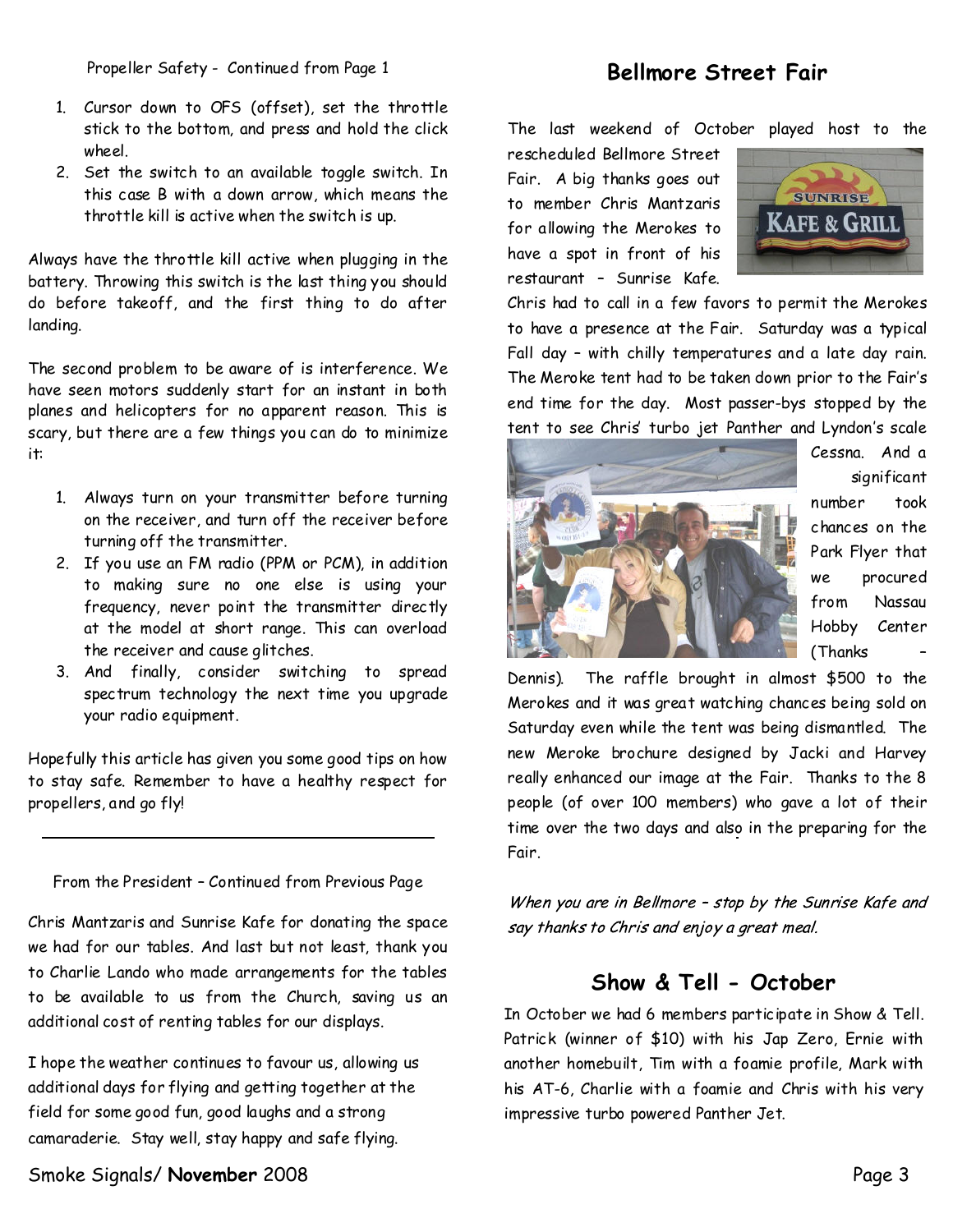# **Helpful Hints from Dr Phil**

#### **Save the environment and some money:**

If you sawone of your fellow flyers dumping a half gallon of fuel on the ground in the pits you might think it was environmentally unsound and just plain stupid with the cost of fuel nowadays. The truth is you have probably done this yourself over the last year. Every time you fuel your plane you loose about 1/2 ounce of fuel on the ground, maybe more if you are slow at the pump switch. One half ounce does not seem like very much, but if you fly 3 times a week for six months you could easily dump over a half gallon on the ground. This could cost you up to six dollars and that is just you. With twenty members doing the same thing that's comes to 10 gallons. That is a lot of fuel, no wonder the grass in the pits is dead. There is an easy way to save yourself some money and maybe help keep the pollution down a little. Best of all it will only cost about a dollar or maybe nothing at all. All you need is an empty 10oz. plastic bottle that is clear and a pressure fitting from a muffler. Simply drill a hole for the fitting near one edge of the cap and another 1/16 inch hole on the other side of the cap for a vent. Screw the fitting into the cap and use a small nut to hold it on. Clean the bottle well and make sure none of the plastic shavings from the drill is in the bottle. To use the bottle remove the pressure hose from your muffler as usual. Then attach it to the fitting on the bottle. Fill you tank until you see fuel entering the bottle. Stop the pump and replace the hose on your muffler. The bottle will hold more then enough to last all day without out emptying. When you are done flying remove the fuel from your plane as usual and then simply attach the pump hose to the bottle, tip the top of the bottle down with the vent hole up and pump the recovered fuel back into your fuel bottle as if you were draining the fuel tank in your plane. Most any clear fuel proof plastic or glass bottle with a tight cap will work fine, however a plastic one will not break and is light enough that if it falls over during fueling it will not pull the hose off. If your pressure hose to the muffler is too short to reach the bottle you can use a short piece of hose and a length of brass tubing left over from the last fuel tank you put together to

make an extension. The only down side is that it is one more thing to drag to the field, but the bottle weighs next to nothing so it is not a big problem. You might want to attach a clip or loop of string to the bottle so it can hang off your flight box. For safety mark the bottle with a poison and flammable label. A child might mistake it for a soft drink so keep it out of a child's reach.

### **Here is one man's solution to removing broken nylon bolts from your airplane:**

I use plastic bolts to hold my landing gear on. Although extremely unlikely, if I should land a little hard, the bolts will break off and keep the gear from ripping the bottom out of the airplane. The hard part comes when you try to take the broken off bolts out the airplane. What I do is take a Xacto knife and cut a slit across the end of the bolt then I take a very small flat screwdriver no wider then the bolt and remove the screw. If the bolt is too tight you may only be able to remove the bolt a short way before your slot strips out. You can then try to cut another slot or try to remove it with a pair of needle nose plies. If you rub a little wax or soap on the new screws they will be a lot easier to remove should this unlikely event ever happen again.

Another method I have tried with little success, but might work in some cases is to heat an old screw driver and then stick it into the plastic screw end until it melts into the screw. Let it cool until the plastic hardens then remove the screw. Sounds good, but most of the time it will not work right.

To keep the screws from breaking on marginal landings try putting a thin (1/16") piece of rubber between the gear and the airplane. This will take up some of the shock and if the bolts break they tend to stick out a little from the hole.

### **NewMembers-Welcome**

Jaclyn Tavolario Harvey Schwartz

And a special thanks for all of their help at the Bellmore Street Fair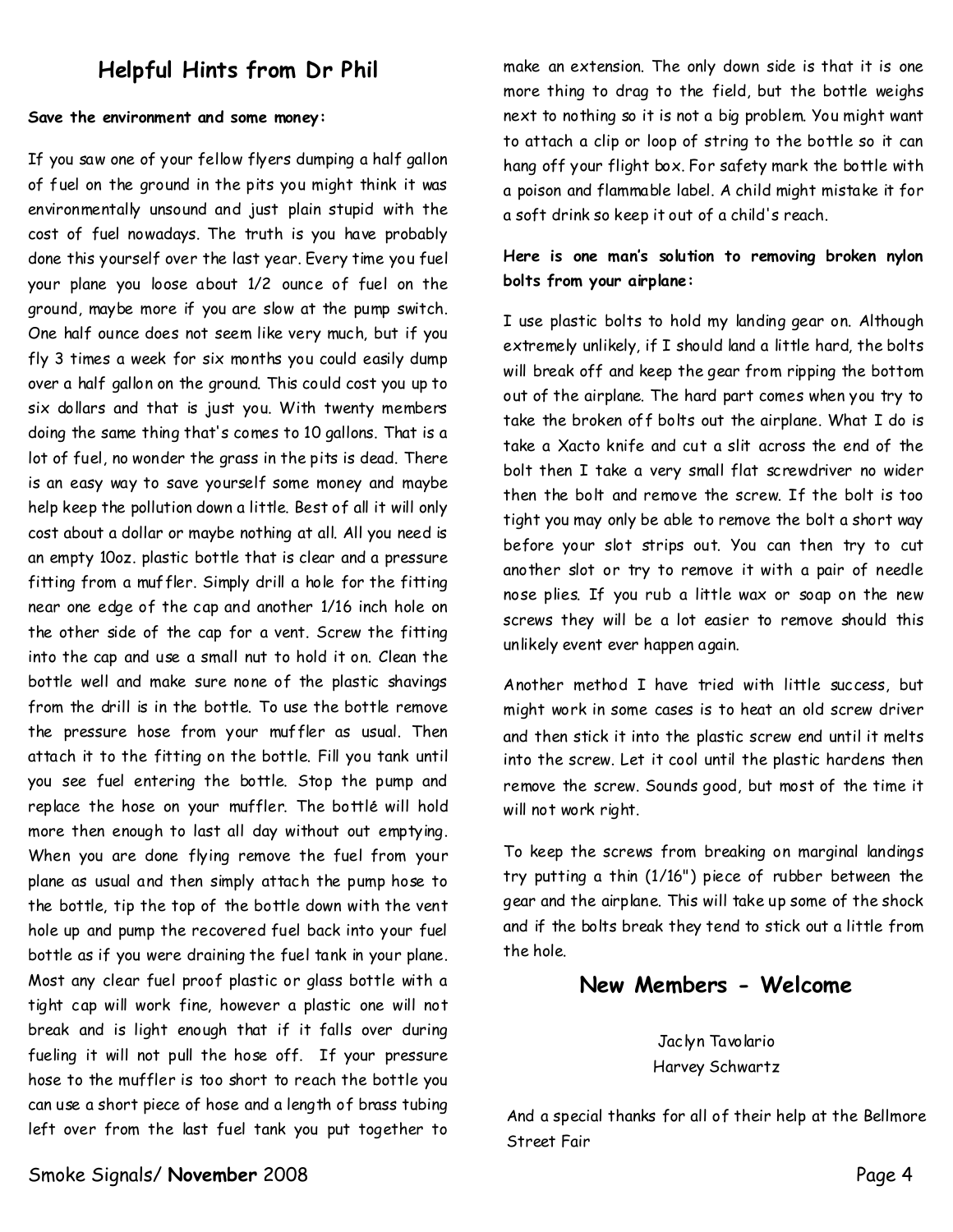# **Product Review - Spektrum DX7 Special Edition Transmitter (MD1 and MD2)**

Take the already groundbreaking features of Spektrum's DX7 radio system, including the unmatched clarity of DSM2™, ModelMatch™ and ServoSync™…then take it to the next level specifically for cutting edge heli pilots. The result is the DX7se. It's about way more than looks.

### The Search for Speed Stops Here

The DX7se takes Spektrum's already incredible speed and gives it a shot of adrenaline. Combining an 11ms frame rate with a latency range that's 50% less than our

nearest competitor delivers the absolute fastest air radio on the market with the most consistent response. And that low latency range is attributable directly to Spektrum's unique DSM technology. In the



pursuit of even more precise control, heli pilots are looking for an extreme link between their radio systems and control surfaces, and the DX7se offers just that. No other radio system has a lower latency, resulting in a responsiveness that is nearly telepathic without compromising the RF link quality.

### Resolution—It Means More than Clear Pictures

The DX7se boasts ultra-high 2048 resolution, providing precision to go along with its unprecedented speed. What does that doubled resolution mean for you? It means the most precise feel you could possibly imagine from a radio system.

The increased resolution of the DX7se makes the difference between standard control and gliding smoothness, eliminating any notched feelings or hesitation. Control inputs and responses are so smooth, you'll swear that you're flying on a hard-wired connection. And all of this with the incredible range and interference-free control of Spektrum™ DSM2.

### The Speed You Need

One thing is undeniable—if you want the fastest response time and lowest latency for your high-performance heli setup, the DX7se is the only system to choose. Take the controls and see for yourself. Only Spektrum can offer this connected feel.

#### Key Features:

- ß Throttle Curve (3) (5-point mix)
- ß Pitch Curve (4) (5-point mix)
- ß Revolution mix
- **Gyro Sensing**
- ß Swashplate Type (1-servo normal, 2-servo 180, 3 servo 90, & 3-servo 120)
- Programmable  $Mix(3)$
- ß 20-Model Memory
- **Model Select**
- **K**odel Name
- ß Model Type Select
- **Model Reset**
- **FRET** Throttle Recovery
- **E** Input Select (Switch for Aux 2 & Gear Channels)
- **BEAD Dual Rate Switch Select**
- **Timer**
- ß 3-Axis (Dual Rate & Expo)
- **Exponential**
- **Servo Reverse**
- ß Sub Trims
- ß Travel Adjustments
- **Servo Monitor**
- **Special Ediction neck strap included**
- ß Note: the trainer function has been removed from the DX7se

#### Product Specifications:

# of Channels: 7 Modulation: DSM2 Band: 2.4GHz Servos: none Model Memory: 20 Transmitter (Tx) Battery Type: 1500NiMH

### Smoke Signals/Novem**ber** 2008 Page 5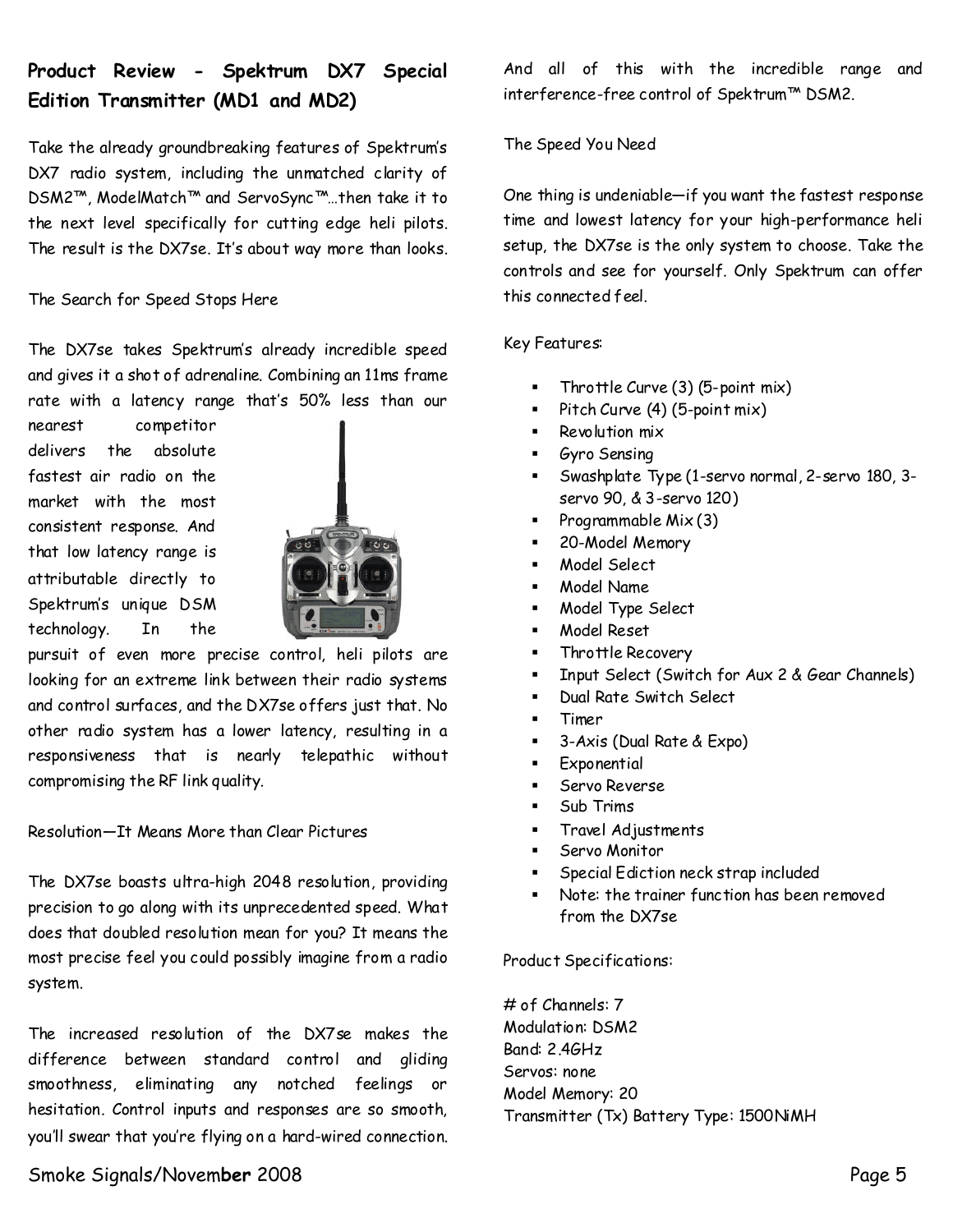# **A Whole Bunch of Useful Hints**

### **Grooving With a Screen Tool**

Many people use a Dremel tool to cut a groove for the carbon stiffening rod in a foamie wing, but it's easier to use a window-screen-repair tool. It has a disc on both ends—one with a

semicircular groove around it and the other with a rounded (convex) outer edge. To use this tool, cut a skin deep slit using a



straightedge and a modeling knife, and then groove it with the rounded disc. Lay the carbon rod in the groove and press it in flush with the grooved disc. Remove the rod from the wing, add CA, and press the rod back into the groove.

#### **Erasable Marking Lines**

When you draw pattern lines on film covering, it's hard to erase them. Use a dry-erase marker instead of your usual one. After you've cut the shape out, remove the lines with a soft cloth or a tissue. You can also use the dry-erase marker when you align trim covering



#### **Letters in a Row**

Here's a trick that can help you make neat and accurate

lettering on any model. First, type the word you need on any computer Word program, and set it to the size and font you want. Have the software print it out in mirror image. Glue this copy onto the peel-off sheet that's on the back of the MonoKote. Carefully cut out the backwards letters. Now, simply



peel off the plastic peel-off sheet with the letters glued on, and iron the MomoKote on using a low heat setting

#### **Make It Stick**

CA-type hinges can be used on foam control surfaces, but they need a little help to wick the CA deep into the hinge slot. First, install the hinge and make a small pinhole through the

control surfaces and the hinge. Wick in drops of CA to ensure complete bonding of the entire



hinge. This creates a stronger bond—much better than only wicking in a few drops of CA at the hinge line.

#### **Ready and Waiting**

This handy epoxy caddy is made out of two empty water bottles. Just cut the tops of f, and glue them to a scrap piece of wood. You can use an adjustable circle cutter (fly cutter) to cut a slot for a better joint, (you probably won't cut the



bottles perfectly). Keep the bottles upside down, so the epoxy will always be ready to pour.

#### **Remove Stubborn Setscrews**

This works especially well with setscrews that were

originally secured with thread-lock. Put a heated soldering-gun tip on top of the setscrew (best method) or on the collar or gear. Leave it there for 10 to 20 seconds, and then use a hex wrench to remove the screw. The heat breaks the adhesive's seal and allows you to remove the screw easily.

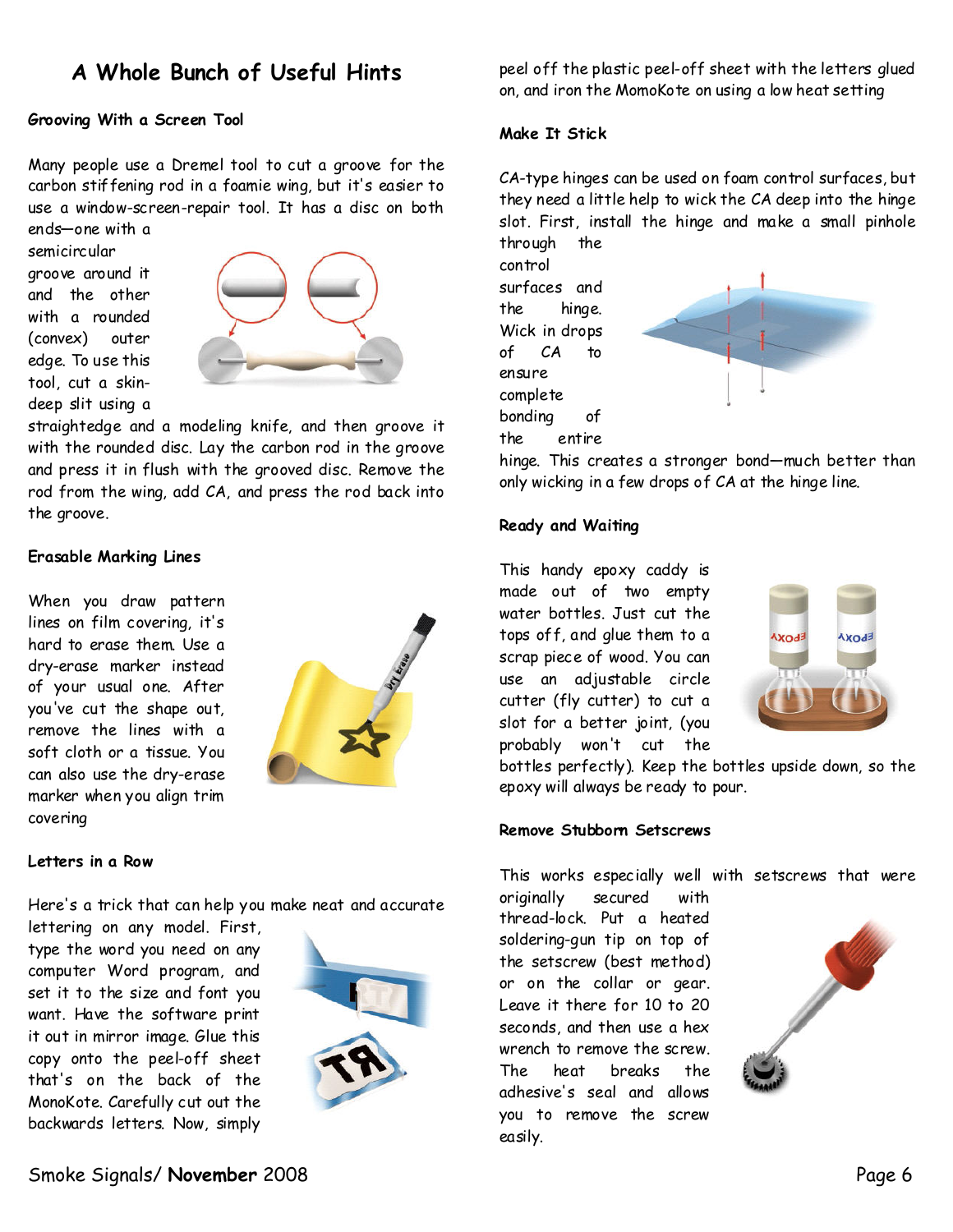# **Hinge Hints**

To ensure years of reliable service, keep these hints in mind when installing your CA hinges.

• Be sure to only use thin CA. It's the only adhesive that will penetrate deeply enough into the hinge slot. Clean out the slot with a hobby knife and drill a hole in the center to allow the CA to flow to the back of the hinge.

• Always be sure to use enough CA to bond the hinge securely to the wood; 4 or 5 drops per side is usually adequate. If you use too little, the hinge could fail in flight.

• Before you glue the Nyrods into place, scuff the surface with 80-grit sandpaper to give the glue some bite. Use epoxy here; CA won't stick to plastic.

• Though it isn't common, hinges sometimes break. This usually happens when a control surface has been pushed too hard against the trailing edge to avoid having a gap. Not only does that inhibit the surface movement, but it also puts undue stress on the hinge. It's always best to leave a small gap and seal it with clear tape or transparent covering.

## **The F-16**

The Lockheed Martin F-16 Fighting Falcon is an American multirole jet fighter aircraft originally developed by General Dynamics (GD) for the United States Air Force. Designed as a lightweight fighter, it evolved into a

successful multirole aircraft. The Falcon's versatility is a paramount reason it was a success on the export



market, serving 24 countries. The F-16 is the largest Western fighter program with over 4,000 aircraft built since production started in 1976. Though no longer produced for the US Air Force, it is still produced for export. In 1993, General Dynamics sold its aircraft

manufacturing business to the Lockheed Corporation, which in turn became part of Lockheed Martin after a 1995 merger with Martin Marietta.

The Fighting Falcon is a dogfighter with numerous innovations including a frameless, bubble canopy for better visibility, side-mounted control stick to ease control while under high g-forces, and reclined seat to reduce the effect of g-forces on the pilot. It was also the first fighter aircraft deliberately built to sustain 9G turns. It has a thrust-to-weight ratio greater than one, providing enough power to climb and accelerate vertically - if necessary. Although the F-16's official name is "Fighting Falcon", it is known to its pilots as the "Viper", after the Battlestar Galactica starfighter.

The F-16 is scheduled to remain in service with the U.S. Air Force until 2025. The planned replacement is the F- 35 Lightning II, which is scheduled to enter service in 2011 and will gradually begin replacing a number of multirole aircraft among the air forces of the program's member nations.

### Planes for Sale

Contact Len Schroeder  $516 - 599 - 0235$ , for the following planes that he has for sale:

60 size Super Sky Bolt from a Great Planes kit. With an O S 1.20 four-stroke engine with pump. Equipped with Futaba servos, a high-band receiver and a 4.8 volt battery. Only a hand ful of flights, and a steal for at only  $$600.$ 

40 size RV4 from a Great Planes kit with an OS .46 engine. Equipped with Futaba servos, a high-band rece iver and a 4.8 volt battery. Only a hand ful of flights, and a steal for at only \$400.

50 size rebuilt F4U Corsair ARF. All wood with all balsa skin. Equipped with Magnum .90 four-stroke, flaps, and 180 retracts. All Futaba equipped for \$400.

40 size Elder from a Top Flight kit. Equipped with a Magnum .60 four-stroke. One flight on air frame and only a few flights on the engine. Futaba and Hitec equipped  $for $300.$ 

EP Super Sportster ARF from Great Planes. Only one  $flight$  on plane.  $$100$ .

40 size Uproar built from kit and equipped with a Magnum 46. All Futaba and has only been flown 3 times. \$ 3 0 0 .

Smoke Signals/ **November** 2008 **Page 7**